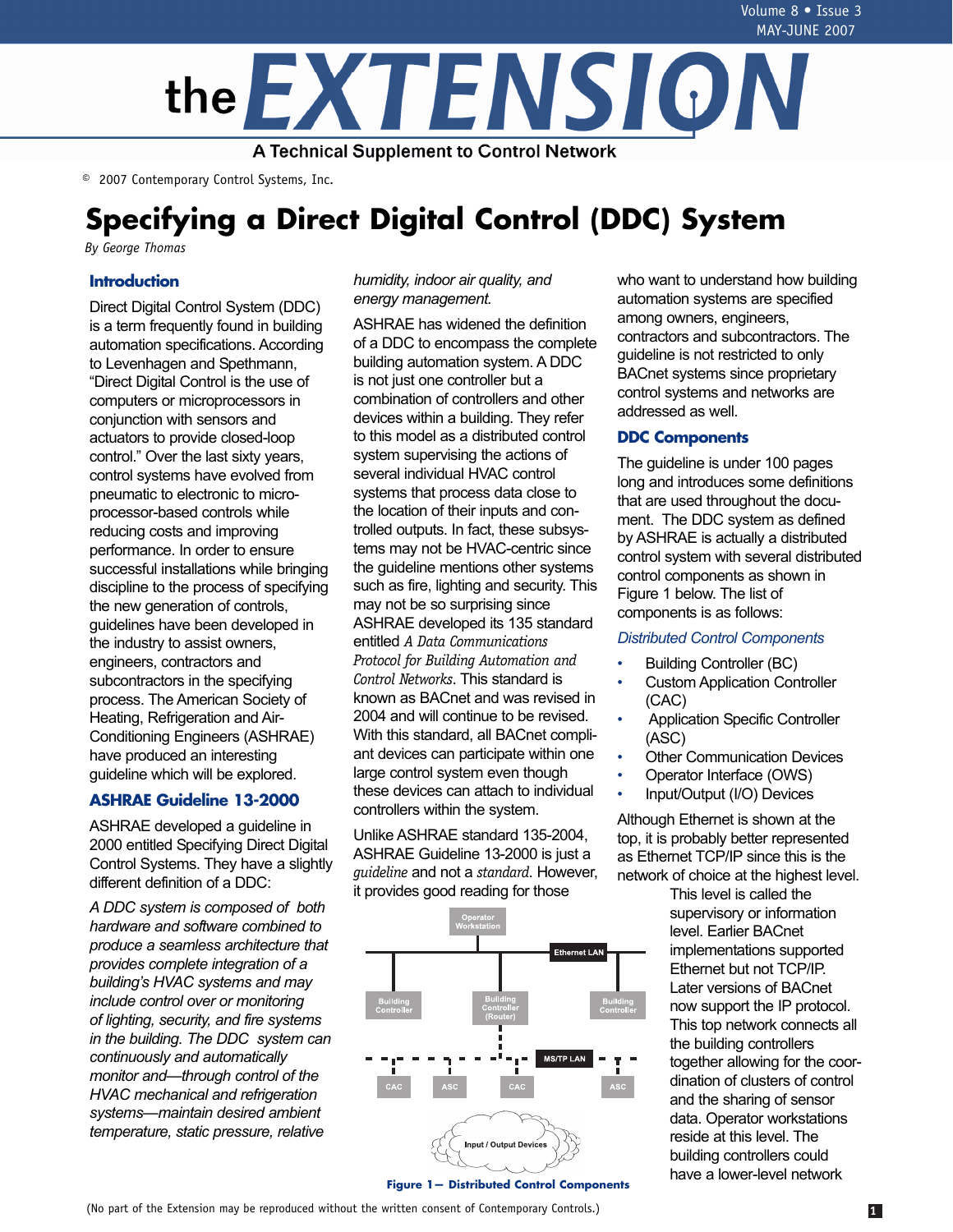attached which is called a controllerlevel network. These control networks can be open such as BACnet's MS/TP and LON, semi-open as Johnson Control's N2, or closed with the equipment vendor providing a proprietary network. If BACnet compliance existed at both the supervisory and control levels, a router would be needed to pass data between the two networks since the two networks use the same protocol. Figure 1 shows an internal router as part of the building controller. An external router is also a possibility. If the supervisory network and control network did not use the same protocol, a gateway would replace the router in Figure 1. Like routers, gateways can be built into the building controller or standalone. Routers and gateways are considered communication devices.

Figure 1 shows several custom application controllers and application specific controllers all sharing a common—in this case, Master Slave/Token Passing (MS/TP) control network. This is not always the case. There could be several separate control networks each connected to individual building controllers. The networks may not even be MS/TP.

The remaining piece of the puzzle is the input/output devices that can reside anywhere within the network. These devices can connect as individual points on the BC, CAC or ASC. They can also attach as a proprietary fieldbus sharing a two-wire network to any of these controllers.

What Figure 1 does not show is the potential flattening of the network. It is possible to eliminate the control network by putting all controllers and I/O devices on the Ethernet network. Currently, the cost of this approach plus the concerns for network security has limited the use of this option.

#### *Building Controller*

The building controller is key to making everything happen. It has several attributes.

- Functions as a general purpose programmable controller
- May or may not have input/output points
- Can connect to control network of custom application controllers or application specific controllers
- Reside on the same information or supervisory network as PCs, operator workstations, and other building controllers
- Coordinates the activities of other controllers on its attached supervisory network through scheduling, alarm processing, trending and sequencing.

It is not common to find industrial automation programmable logic controllers (PLC) used in building automation even though their functions are similar. The building controller must provide graphics to the operator, must be programmable, must sequence actions, must implement control loops, must report alarms, and must schedule operations and trend data if necessary. Some building controllers have no local I/O but usually have an option for attaching local I/O.

### *Custom Application Controller*

The ASHRAE guideline introduces another controller with characteristics that differ from that of a building controller. This controller usually comes with mechanical equipment that is being installed as a sub-system on the job site. Its characteristics are as follows:

- A device that normally controls specific pieces of complex, custom equipment, such as an air-handling unit (AHU) or cooling tower
- Controller usually comes from the equipment manufacturer and can be programmed in the equipment manufacturer's language
- Usually resides on the control network but sometimes can be attached to the supervisory network
- Although it can operate its mechanical equipment standalone, it usually receives commands and instructions from the building controller

A custom application controller may not have an open-systems interface such as LON or BACnet so a gateway may be required for interfacing it to the building controller. This type of controller is intended to control a subsystem and not the complete building.

#### *Application Specific Controller*

The last controller is the application specific controller. At first we may think it is the same as the custom application controller, but its functionality is more restricted as seen below.

- A device that controls a single piece of equipment such as a variable-air-volume (VAV) box, chiller, rooftop units (RTU), or heat pump
- The controller comes with pre-programmed control algorithm and can only be configured—usually in the field
- More economical than a custom application controller but less flexible

The application specific controller is a bit different. It usually comes with a *canned* program or control algorithm suitable for a single application. There is no programming required, just configuration. Sometimes these controllers are called *unitary* controllers since they do a single function. These are OEM products that are mass produced.

With all sub-systems having their own proprietary controls, other controllers are needed to command them on and off or to modulate them. This type of control strategy is called *supervisory control*. Some people would call it Supervisory Control and Data Acquisition (SCADA). With a SCADA system, failure of the supervisory control will not render the sub-systems useless. They can continue to operate at last set point or at a minimum level of performance. In this way we do not have runaway boilers or frozen pipes in the event of a building controller failure or network failure.

#### *Other Communication Devices*

Besides controllers, there could be other equipment simply used to facilitate communication networks. This is a catch-all category for non-controller and non-I/O items.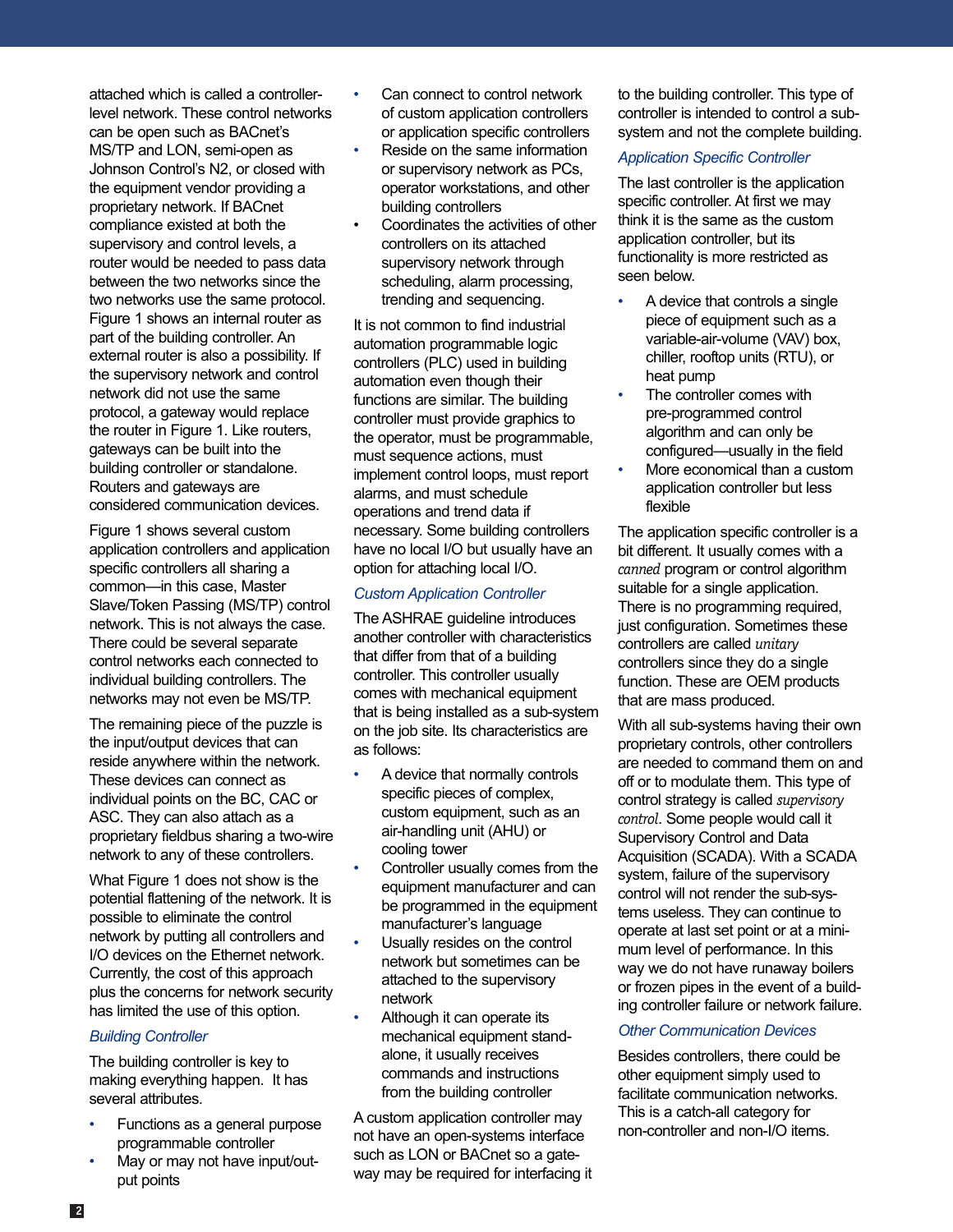- Usually referred to as a communications gateway or router
- Used to connect legacy equipment with proprietary protocols to open protocols
- Could be used to interface packaged chillers and boilers to the main system
- Sometimes it is a router between two different data links
- Router/gateway functionality could reside in building controllers

The "other communications devices" could include infrastructure items such as Ethernet switches. However, the intent of this category is to identify routers and gateways.

### *Input/Output Devices*

There can be no system without input/output devices. The DDC equipment must be able to convert physical measurements into data with sufficient resolution and accuracy in order to make reliable control decisions. Likewise, the DDC must output data with adequate precision to affect control. I/O devices do the following:

- Make connections to real-world input sensors and output actuators
- Input sensors can sense temperature, pressure, humidity, air and water flow, equipment status, utility metering data, and alarms
- Outputs include the start/stop of equipment, modulation of dampers, valves, pumps, and fans

The guideline lumps all the real-world inputs and outputs into one category. These field devices must connect to the various controllers either directly as local I/O, through a proprietary fieldbus, or through either the control or supervisory control network.

# *Operator Interface*

When the guideline talks about "single seat," it means that it is possible to view all equipment from one operator interface. With different proprietary systems in the building, this is not always possible. The drive for BACnet was to correct this one deficiency. Operators want to see all the various processes from any operator interface on the network. Vendors have charged for "seats," but the web browser has discouraged this practice. Customers want to see any process from any browser. A PC running a browser has become the operator workstation.

# **Developing a Specification**

The guideline includes a sample specification following the format determined by the Construction Specifications Institute (CSI). This format is commonly used in the construction industry.

# *Construction Specifications Institute*

According to CSI"s web site (www.csinet.org), CSI is a national association dedicated to creating standards and formats to improve construction documents and project delivery. With MasterFormat, CSI™ has provided a common system of organizing and presenting construction documents. MasterFormat 1995 provided 16 Divisions of construction information with building automation equipment usually specified in Division 15. Each division has subdivisions for more refined specifying.

In 2004, MasterFormat was extensively expanded into 50 divisions, but the industry has not fully embraced the expanded scope and still uses the older format. In fact, ASHRAE 13-2000 is based upon MasterFormat 1995 and there is currently no intention to reprint the standard using the newer categories. Go to the CSI web site to locate the relevant divisions and sub-divisions for building automation.

# *Specification Format*

By using the CSI format, the specification provides a consistent organization and appearance. There are several sections to the specification, but they are all organized in a similar manner. The guideline suggests that the author answer three questions when developing a section.

- What interrelationships exist between the work of this section and the remainder of the project?
- What materials and products are involved?

• How are they incorporated into the work?

The answers to these questions should be grouped into three parts under each section.

- Part 1: General
- Part 2: Products
- Part 3: Execution

Using the above format, the guideline develops the relevant sections and provides recommendations for the various parts. Part 1 discusses codes and standards, system performance (in terms of measurement accuracy and controllability), drawing submittals, quality and warranty. Part 2 provides detailed specifications for the various types of distributed control components, sequence of operation, alarm requirements, and the type of cabling used. Part 3 talks about workmanship, wiring practice, tagging and labeling, system checkout and acceptance. There is plenty to specify and the guideline does a good job of identifying all the issues.

# **CtrlSpecBuilder™**

Developing a specification from the guideline is still a daunting task, but an extremely useful tool can be found on the Internet at www.CtrlSpecBuilder.com. This site, administered by Automated Logic Corporation (ALC), allows anyone to write a building automation specification based upon ASHRAE 13-2000. Instead of doing tedious editing, the user just needs to fill in the blanks. The result is a Microsoft® Word compliant specification along with either an Autocad® or Microsoft Visio schematic drawing. If necessary, all the documents can be edited once they are downloaded from the site. What is even better is that it is all free!

You can become a ASHRAE 13-2000 expert without ever reading the guideline.

The control system being specified does not need to be BACnet, but it was clearly developed to support BACnet systems. Your detailed specifications can be stored on the site, but there is no necessity to do so. Specifications are not shared unless the user allows for sharing. ALC added some technologies that